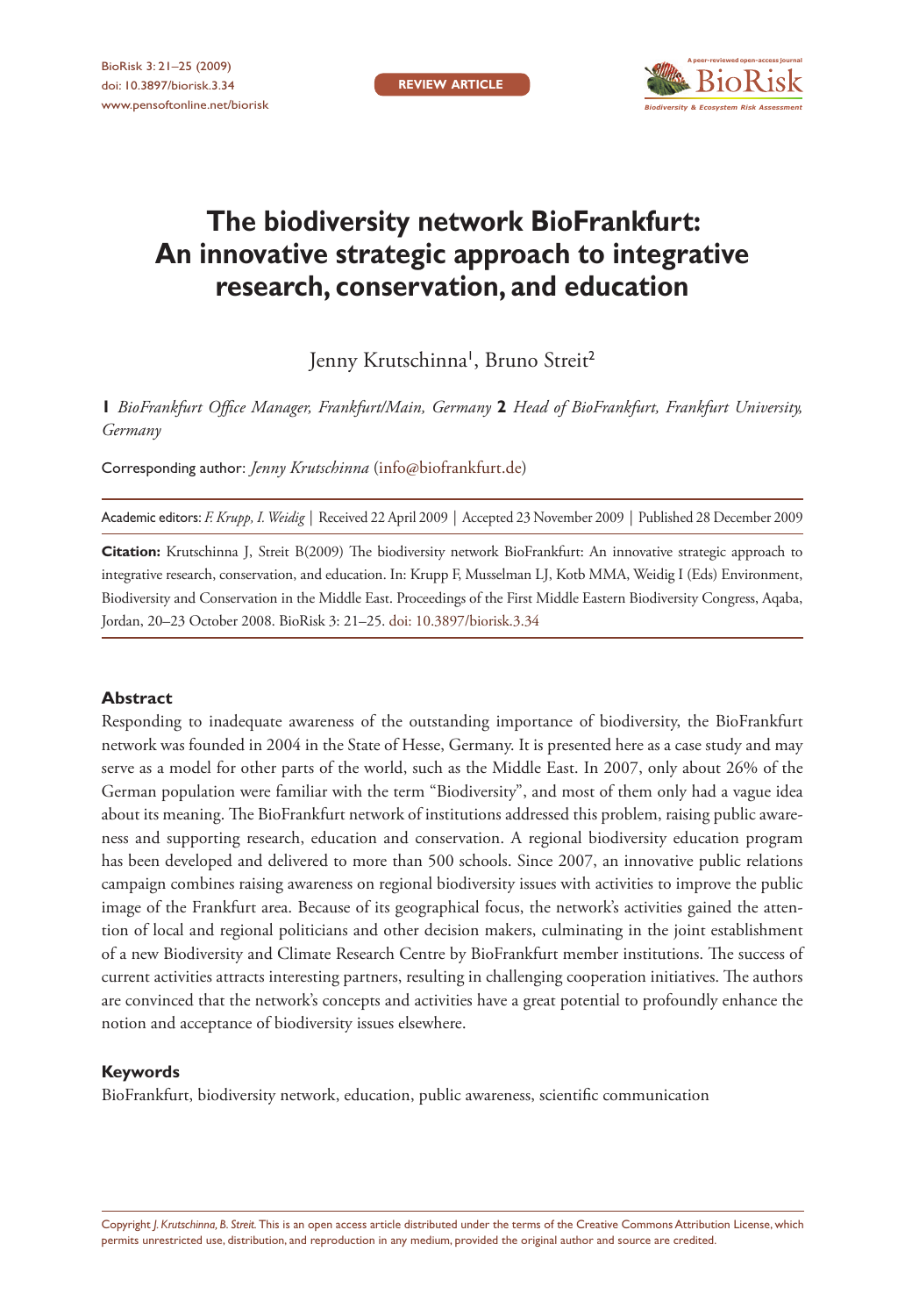## **Introduction**

Biodiversity is the natural wealth of the Earth, and provides the basis for human life and prosperity (Wilson 1988, Gaston and Spicer 2005). With the launching of the Convention on Biological Diversity (CBD) at the United Nations Conference on Environment and Development (UNCED) in 1992, the maintenance of biodiversity became a global priority. Biodiversity provides ecosystem services, such as access to clean drinking water, clean air, timber, balancing climate, protection from natural hazards, erosion control, pollination, disease and biological pest control, and pharmaceutical substances. It also provides numerous non-material benefits of recreational, cultural, spiritual, aesthetical and intellectual value. Yet, the majority of people, probably in most parts of the world, are unaware of the fundamental significance of biodiversity for their life, and for past, current, and future cultures and economies. In response to this lack of awareness, we founded a biodiversity network, which is presented here as a case study. It may serve as a model for other parts of the world, such as the Middle East.

### **Biodiversity – a complex issue**

In 2007, a representative survey of 2000 persons from all parts of Germany was conducted, covering all major population subgroups (i.e. various ages, income levels, professions, and urban vs. rural areas). When asked the question: "Have you ever heard or read the term biodiversity (or biological diversity)?" only 25.7% replied with "yes", while 74.3% replied with "no" ("I do not know" was not offered as an option). Only few of the respondents replying with "yes" knew the proper meaning of the term biodiversity.

In a second step, we asked in more detail what respondents associate with the term "biodiversity" by choosing one out of four possible replies. Here below is the percentage of respondents replying with "yes" to one of the options:

| "Does biodiversity refer primarily to a variety of healthy food?"<br>"Does biodiversity refer to a human disease?"<br>"Does biodiversity refer to the diversity of genes, species, and ecosystems?"<br>"Does biodiversity refer to a modern biotechnology?" | 29.6%<br>2.4%<br>52.6%<br>15.4% |
|-------------------------------------------------------------------------------------------------------------------------------------------------------------------------------------------------------------------------------------------------------------|---------------------------------|
|-------------------------------------------------------------------------------------------------------------------------------------------------------------------------------------------------------------------------------------------------------------|---------------------------------|

More than half of the respondents associated "biodiversity" correctly with what it commonly stands for in the conservation sciences. The number of correct replies was significantly higher among persons with high school or university education (70.3%) than in other groups. Persons with the lowest level of education showed a significantly increased tendency to associate biodiversity with healthy food. Inhabitants of larger cities ( $> 100,000$ ) were significantly more likely to reply correctly, which might reflect a generally higher level of education in cities as compared to the countryside.

When we asked the question "Do you think that threats to biological diversity pose serious problems to mankind, similar to those associated with climate change?" 48.2%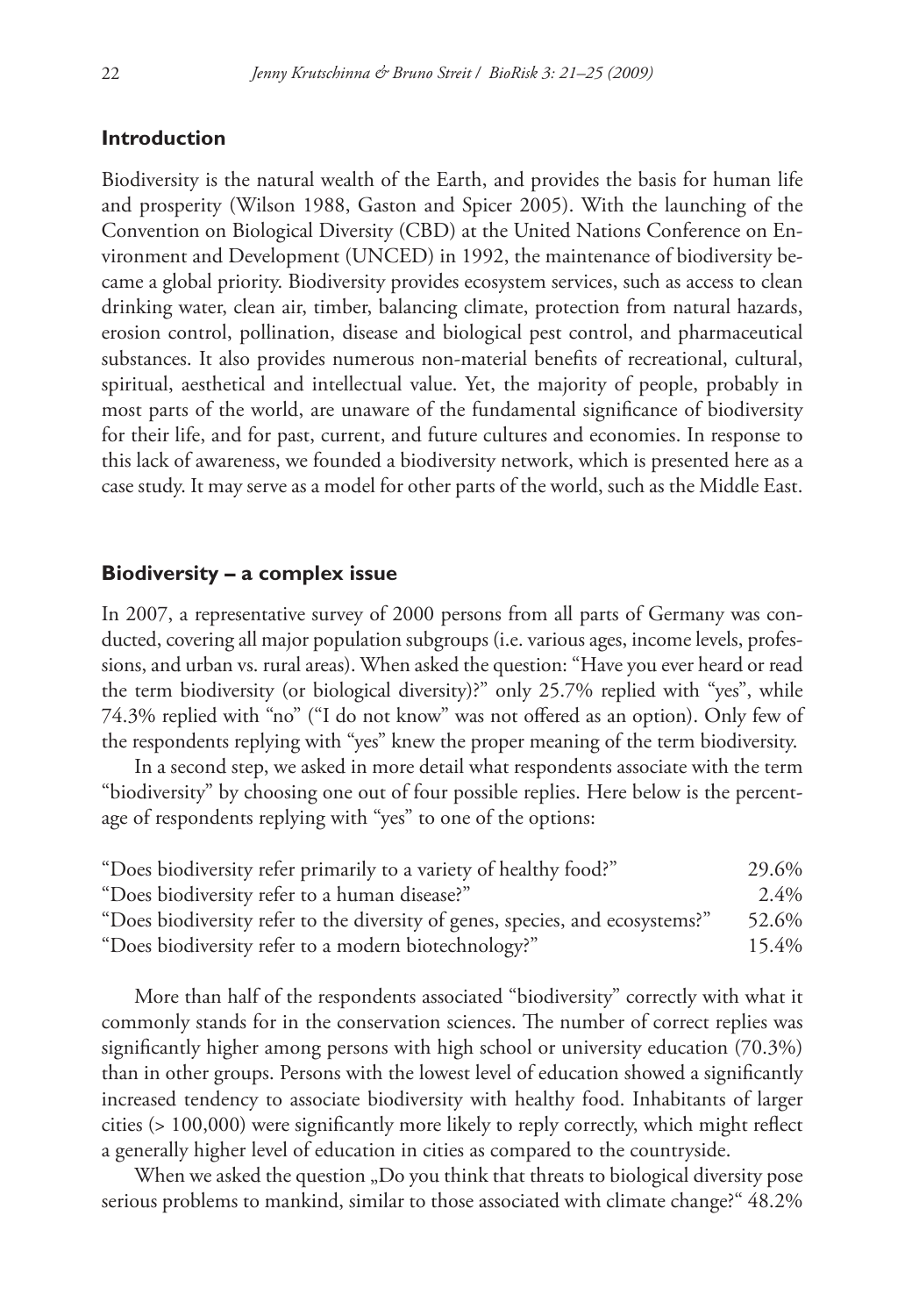responded with "yes", 15.4% with "no", while 36.4% were undecided. Again, persons with higher education were significantly more likely to reply positively. The results underline that the extent to which agriculture, medicine, and industy rely on natural resources and free ecosystem services is still widely ignored.

#### **BioFrankfurt – A unique Biodiversity Network initiative**

The Frankfurt area in Germany has a considerable number of institutions and organisations with international expertise in a wide range of biodiversity issues. Fifteen of them are members of BioFrankfurt. The BioFrankfurt network of institutions was founded in 2004 in order to address a common concern for biodiversity. It aims at stimulating interaction in four areas, in which individual institutions make available their extensive experience: (i) biodiversity research, (ii) conservation management, (iii) sustainable development, and (iv) education. In the networking process, experts in these fields pool their knowledge and experience in order to strengthen public awareness of the significance of biodiversity, and to develop improved conservation strategies. In spring 2007, a local office was established to co-ordinate all network activities, support members in developing and executing joint projects, and to serve as a central contact point.

## **BioFrankfurt's strategic approach**

A generally intelligible approach, combined with examples of the role that biodiversity plays in people's everyday life is needed to arouse public interest in biodiversity. Therefore we use a simplified definition of biodiversity, based on the one given in the Convention on Biological Diversity, which describes biodiversity as "...the variability among living organisms from all sources including, *inter alia*, terrestrial, marine and other aquatic ecosystems and the ecological complexes of which they are part; this includes diversity within species, between species and of ecosystems" (United Nations 1993). We additionally explain that there is much more diversity in biological systems, e.g. functional diversity within the ecosystem, and that today's biodiversity is the result of past and presently on-going evolutionary processes. Recent results of medical, technical, or biological research, conservation and sustainable development initiatives serve as examples, illustrating the close interaction between (global) biodiversity and human welfare.

Based on this concept, an educational program focussing on biodiversity has been developed to raise public awareness. One example is the selection of annual themes to which members in the network contribute. For example, in the "Darwin Year 2009" numerous events, talks, excursions, guided tours, and symposia were organised to explain the evolutionary processes that resulted in the present-day biodiversity. Additionally, in the month of May, a region-wide annual "Biodiversity Week" sets its main focus on outdoor activities for families.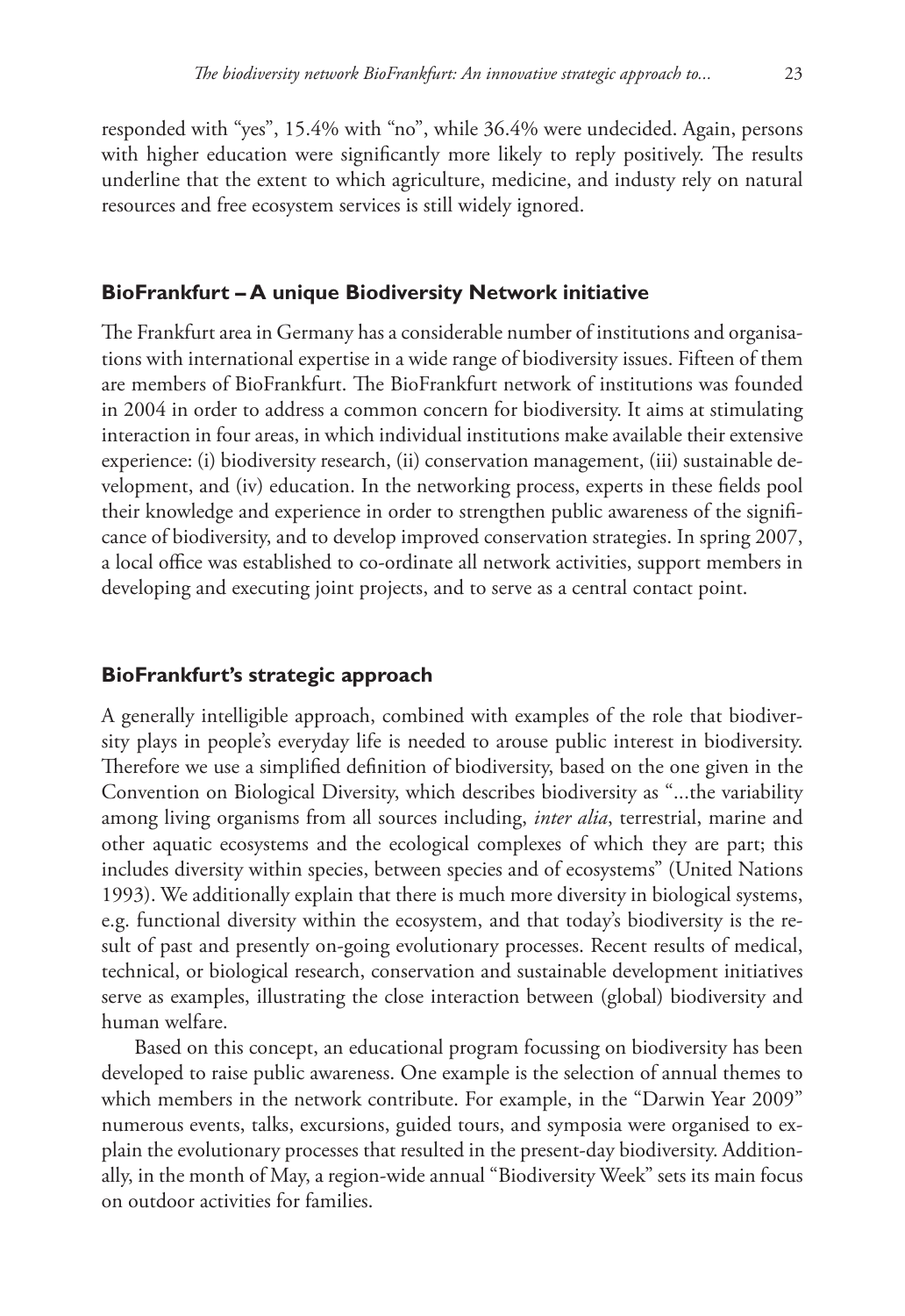Schools and teachers are addressed with a targeted information and training program. This includes workshops, guided tours and special teaching aids on different aspects of biodiversity to foster the integration of biodiversity issues into curricula. To ensure long-term availability of the program, the guided tours for schools on selected topics of biodiversity education were integrated into the regular educational programs of four network partners. Themes include specific exhibits (Museum of Nature, Zoo, Botanical Garden), characteristics of regional biodiversity (outdoor events in a local forest), and refer to school curricula. The tours are promoted on the BioFrankfurt website and in a brochure.

An innovative public relations campaign was initiated by one of our members. It combines information on regional biodiversity with image improving initiatives for the Frankfurt area. Scientific results on regional biodiversity are presented on eye-catching posters throughout the city, combined with films, press articles, talks, guided tours, and other activities. The surprising biological diversity of the urban area is considered a valuable contribution to everyone's quality of life. Additionally, comparisons with other regions of the world – closely connected with Frankfurt through its international airport – are used to raise attention to global biodiversity.

These activities also gained the attention of politicians from the city of Frankfurt up to the Government of the Federal State of Hesse. One of the most prominent outcomes at the policy level was the joint establishment of a new Biodiversity and Climate Research Centre (BiK-F) by the Senckenberg Research Institute and Museum of Nature, and the Goethe University of Frankfurt, both members of BioFrankfurt. The mission of this new Centre of Excellence is to carry out research on the interactions of biodiversity and climate at highest international levels, using state-of-the-art methods ranging from satellite-based remote sensing to advanced genomics and mass spectrometry. Scientists of the centre document and analyze past and present biodiversity patterns and processes, providing reliable predictions of future developments. The Centre integrates expertise in the investigation and management of climate-related biodiversity changes.

## **Conclusions**

BioFrankfurt succeeded in fostering awareness of biodiversity-related issues and their implications on human quality of life. Supported by continuous fundraising, a targeted educational program on biodiversity is now available to over 500 schools. Within four years, BioFrankfurt gained wide recognition by politicians and other decision makers. It is also considered an important project partner for Non-governmental Organisations (NGOs) and the private sector. Science and research profit substantially from the network's activities. In addition, the continuous exchange of information and ideas among network partners helps to better understand each other's goals and positions, and promotes the target-oriented design of future projects.

We have no doubt that similar networks in other parts of the world can build on the experience of BioFrankfurt. Given the long tradition of scientific and cultural ex